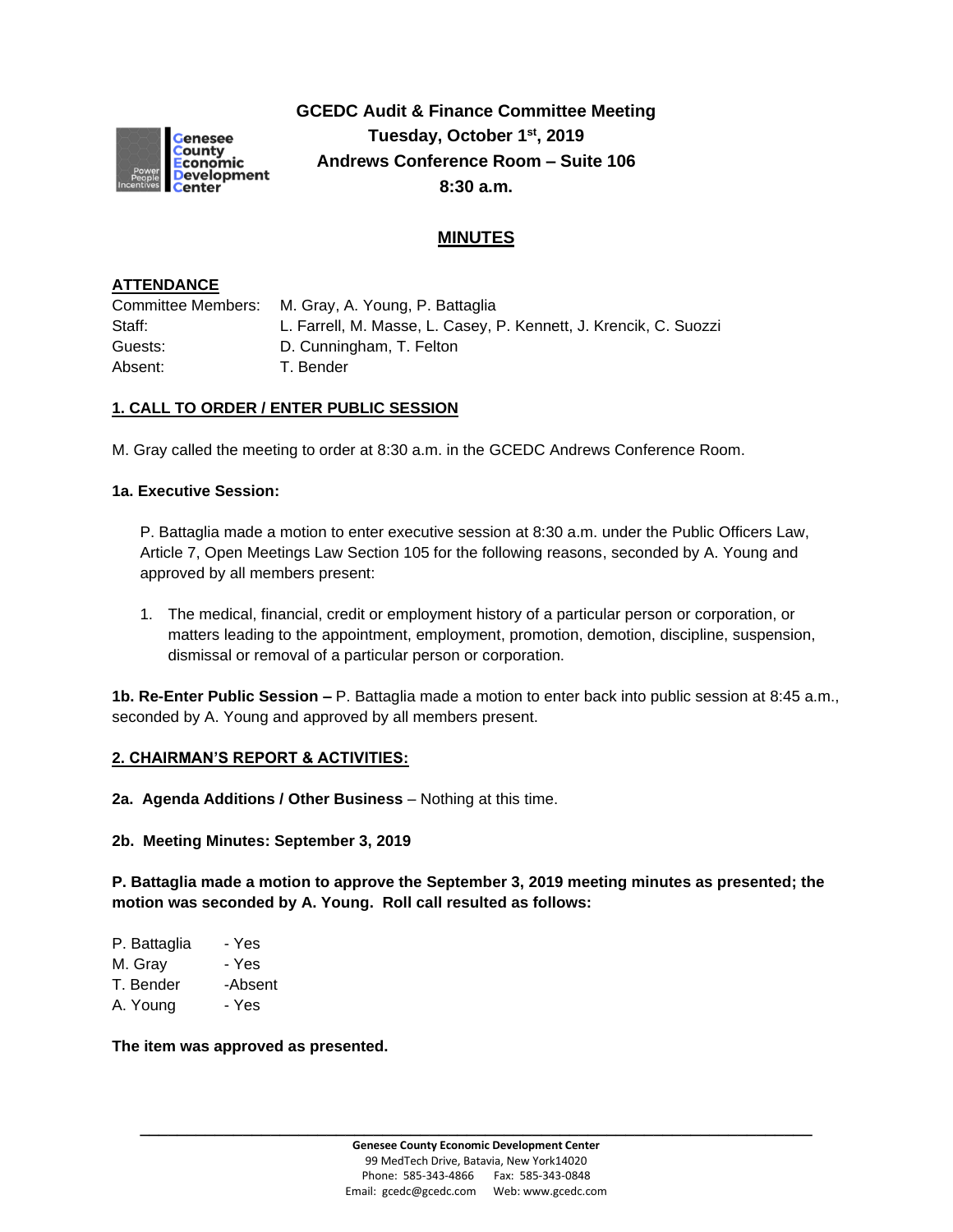## **3. DISCUSSIONS / OFFICIAL RECOMMENDATIONS OF THE COMMITTEE:**

**3a. \$33M STAMP Grant Review YTD -** L. Farrell reviewed the status of the \$33M ESD Grant with the Committee. Grant Utilization Request Form (GURF) #19 has been submitted and authorization to release those funds is pending.

**3b. August 2019 Financial Statements –** The following comments were made by L. Farrell:

- Normal operating activity.
- Received Six Flags Darien Lake Application Fee.
- Accounts receivable increased by the amounts due from GGLDC for MTC Property Management and the Economic Development Support Grant.
- A Grant Utilization Request Form (GURF) was not submitted in August.
- Request submitted to Empire State Development (ESD) in March to forgive the \$5.2M loans payable. ESD is reviewing the request and has the option to come up with new terms, forgive the loan or extend the current terms.

## **A. Young made a motion to recommend approval of the August 2019 Financial Statements as presented; the motion was seconded by P. Battaglia. Roll call resulted as follows:**

P. Battaglia - Yes M. Gray - Yes T. Bender -Absent A. Young - Yes

### **The item was approved as presented.**

**3c. GCEDC 1+3 Budget** - L. Farrell presented the 1+3 budget to the Committee for review. The 1+3 Budget is required to be entered into the NYS Public Authorities Reporting Information System (PARIS) online. It was noted that most line items show a 3% increase year over year unless highlighted. The highlighted line items are those that could be estimated more accurately. PIF Grant Income, CBA and BP2 Income utilized schedules. The 2020 budget anticipates spending the remainder of ESD STAMP grant funds and the funds received under the Genesee County Water Supply Agreement, therefore there are no amounts reflected for 2021 through 2023.

## **P. Battaglia made a motion to approve the GCEDC 1 +3 Budget; the motion was seconded by A. Young. Roll call resulted as follows:**

| P. Battaglia | - Yes   |
|--------------|---------|
| M. Gray      | - Yes   |
| T. Bender    | -Absent |
| A. Young     | - Yes   |

### **The item was approved as presented.**

**3d. Auditor Selection -** L. Farrell discussed with the Committee about whether or not to go out to bid for auditing services this year. It is required that audit partner on the engagement is changed every five years. The auditing firm does not need to change, only the audit partner. David Brownell with Mostert, Manzanero & Scott, LLC has been the engagement partner on the GCEDC's audit for the last two years.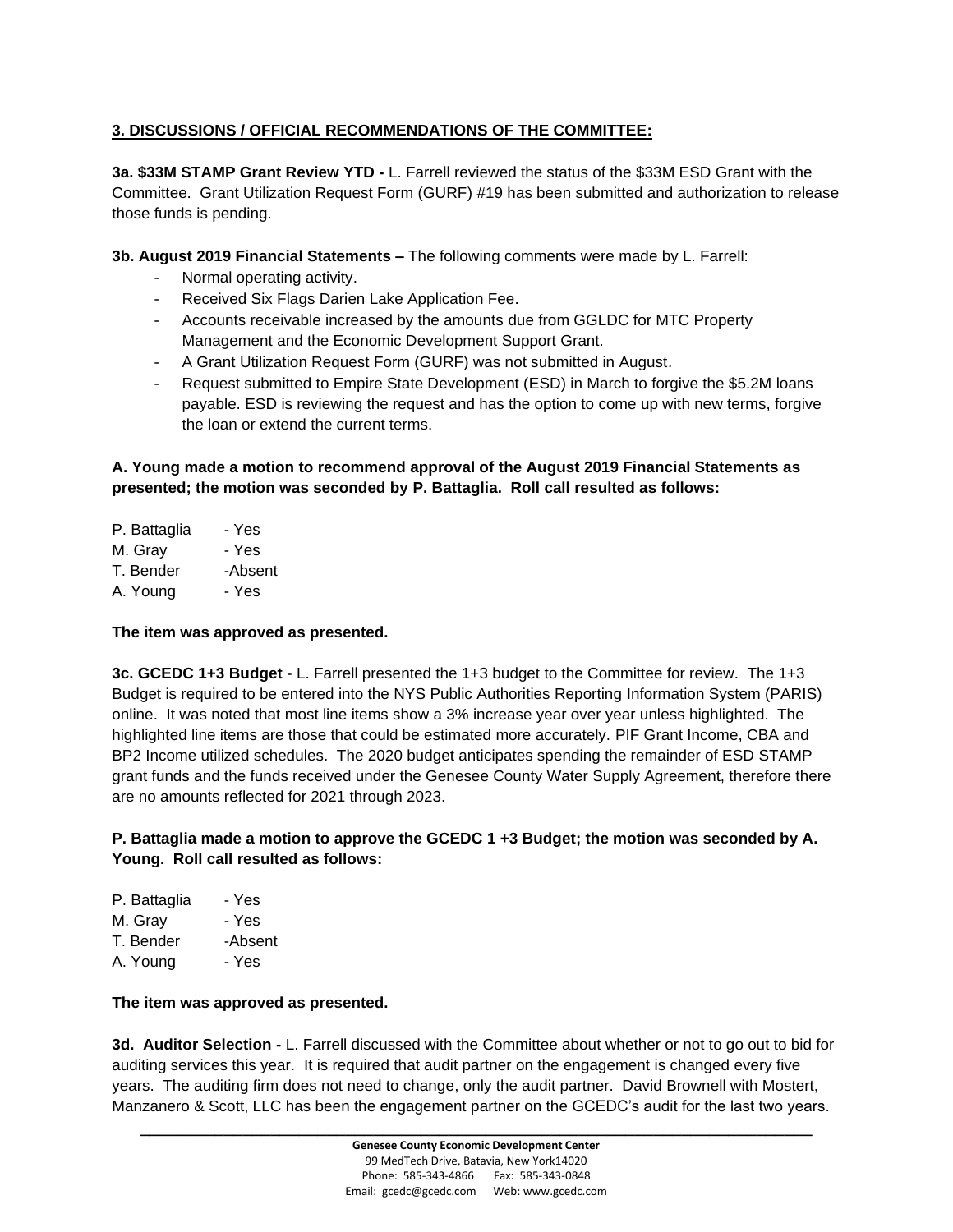The Committee recommended that L. Farrell obtain an engagement letter from Mostert, Manzenaro & Scott, LLC for auditing fees. As long as there is not a significant increase in fees, the GCEDC will continue to use this firm for 2019 audit services.

**3e. Insurance Renewal –** In December of 2017 the GCEDC Board asked that Joe Teresi (Tompkins Insurance Broker) go out to bid for the Agency's 2018 insurance renewal. At that time Joe Teresi explored other markets but was unable to find another carrier that was able to meet the GCEDC's needs at an affordable rate. Eleven insurance companies were reached out to and Selective was the only one to submit a proposal.

L. Farrell reached out to Joe Teresi recently to see what his thoughts were on going out to bid for the agency's 2020 insurance needs. Joe said that Tompkins agency would go out to bid on the GCEDC's behalf, but he did not believe that the market had changed much since we last went out to bid. There is only a limited number of insurance companies interested in the type of business that the GCEDC has. Combine this with the STAMP Project and the amount of construction and future insurance needs, he believes that Selective is still the best carrier for the GCEDC. Some carriers that might entertain an IDA would not be interested in these exposures or lack the capacity to match Selective's program. Selective is competitive, familiar with insuring municipalities, and the Agency's endeavors of acting as a real estate developer at other parks all make Selective the most logical and best choice for insurance needs.

The Committee agreed not to go out to bid this year and will request a renewal from Selective Insurance.

**3f. FSB Internet Transfers and Bill Pay Indemnification –** Due to current internal controls requiring two signatures for all transactions, the GCEDC is not authorized to use internet transfers or online bill pay with Five Star Bank. Currently, certain staff can call and transfer funds but cannot do the transfers online. L. Farrell asked the Board if they would approve a resolution to allow for online transfers and bill pay. Any online payments, per our policy, will still require two signatures to approve the expense, but will allow us another avenue to pay expenses quickly and efficiently.

**P. Battaglia made a motion to authorize signing the Agreement, Release, and Indemnification ("Agreement") with Five Star Bank for use of Internet Transfers and Bill Pay; the motion was seconded by A. Young. Roll call resulted as follows:**

P. Battaglia - Yes M. Gray - Yes T. Bender -Absent A. Young - Yes

**The item was approved as presented.**

**3g. New Bank Account - \$8M ESD Grant –** Consideration is being made in order to balance funds among local banks in anticipation of a \$4M deposit from ESD related to the \$8M STAMP Grant. The current balance at FSB is \$4.8M. The current balance at BOC is \$2.5M. The current balance at Key Bank is \$7.9M. There are no differences in working relationships among the banks noted. Interest earned on the new bank account must be remitted back to ESD. It is recommended to move forward with a new account at Bank of Castile in order to balance funds locally. The Audit Committee agreed that the Bank of Castile was a good choice for deposit of these funds.